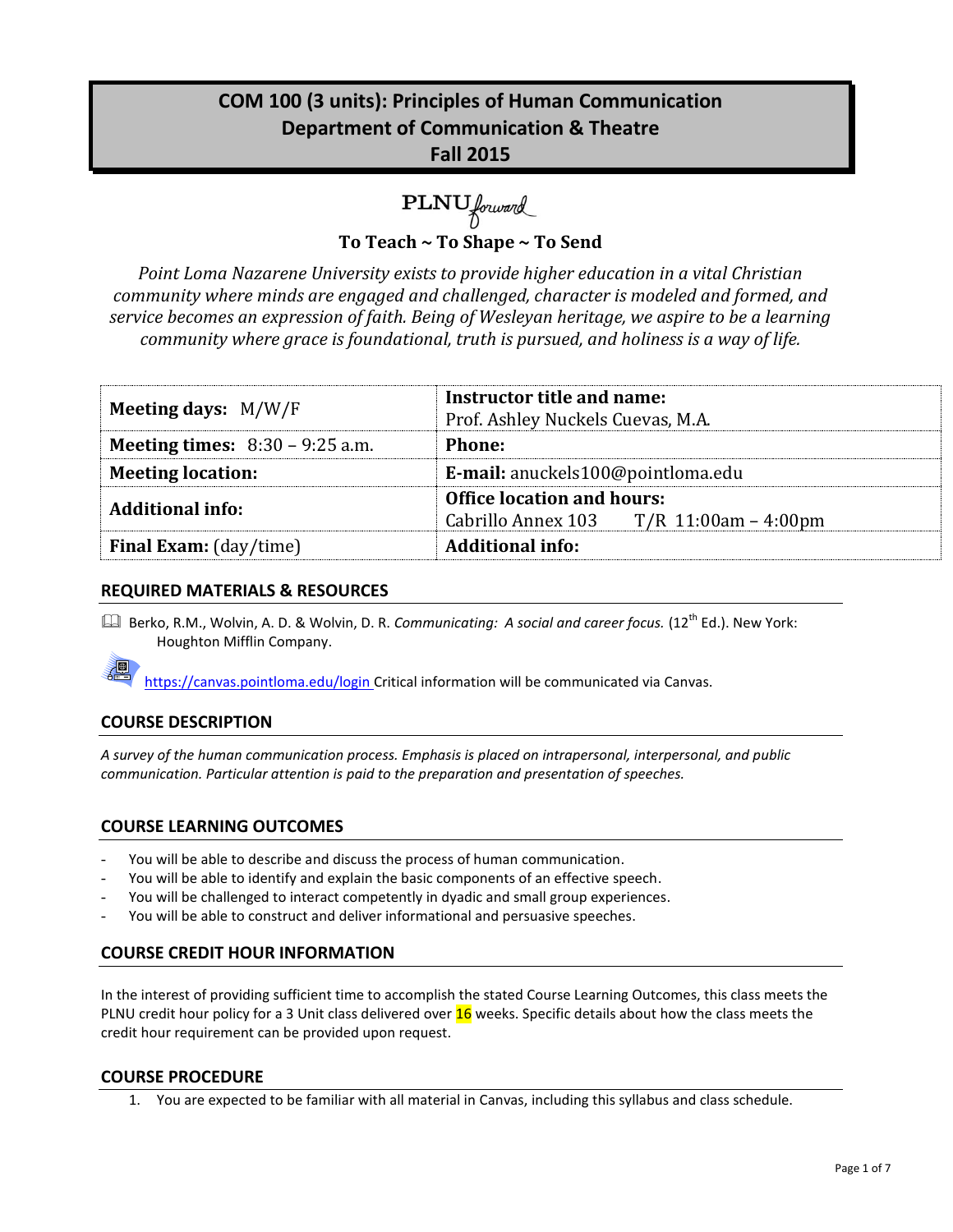### **ASSESSMENT & GRADING**

| Grade Scale (% to Letter): |    |          |      |
|----------------------------|----|----------|------|
| 93-100                     | А  | 73-76    | C.   |
| $90-92$                    | А- | 70-72    | $C-$ |
| 87-89                      | B+ | 67-69    | D+   |
| 83-86                      | B  | 63-66    | D    |
| 80-82                      | B- | 60-62    | D-   |
| 77-79                      | C+ | $0 - 59$ | E    |

#### **Course Point Values:**

| Assignment                                                 |       | <b>Point Value</b> |  |
|------------------------------------------------------------|-------|--------------------|--|
| Quizzes (5 Quizzes at 20 pts. Each)                        |       | 100                |  |
| *6 Total Quizzes Lowest Quiz Score will Be Dropped         |       |                    |  |
| Speech of Introduction                                     |       | 50                 |  |
| Speech to Inform                                           |       | 100                |  |
| Speech to Persuade                                         |       | 150                |  |
| <b>Group Presentation</b>                                  |       | 150                |  |
| In Class Peer Evaluations (4 Evaluations at 25 pts. Each)  |       | 100                |  |
| Midterm Exam                                               |       | 100                |  |
| <b>Final Exam</b>                                          |       | 200                |  |
| Out of Class Observations (2 Observations at 25 pts. Each) |       | 50                 |  |
|                                                            | Total | 1000               |  |

 **A:** Indicates exceptional work that reflects deep thinking, superb creativity, individual incentive and an extremely high level of intellectual attainment.

- **B:** Indicates very good work that reflects a thorough understanding of theory and practice.
- **C:** Indicates work that reflects a satisfactory completion of the assignment as directed.
- **D:** Indicates work that, although passing, reflects a lack of understanding of theory and/or fails to fulfill the assigned task.
- **F:** Indicates work that reflects an inability or unwillingness to do the assigned tasks.

#### **STUDENT RESPONSIBILITY**

It is the student's responsibility to maintain his/her class schedule. Should the need arise to drop this course (personal emergencies, poor performance, etc.), the student has the responsibility to follow through (provided the drop date meets the stated calendar deadline established by the university), not the instructor. Simply ceasing to attend this course or failing to follow through to arrange for a change of registration (drop/add) may easily result in a grade of F on the official transcript.

#### **INCOMPLETES AND LATE ASSIGNMENTS**

All assignments are to be submitted/turned in by the beginning of the class session when they are due—including assignments posted in Canvas.

#### **ATTENDANCE AND PARTICIPATION**

Regular and punctual attendance at all classes is considered essential to optimum academic achievement. You are expected to attend each class session. It is recognized that many of you have outside commitments to the university; these are considered excused, but must be cleared with the instructor PRIOR to the absence and written documentation presented, including sports. If you are absent from more than 10 percent of class meetings, I have the option of filing a written report which may result in de-enrollment. If the absences exceed 20 percent, you may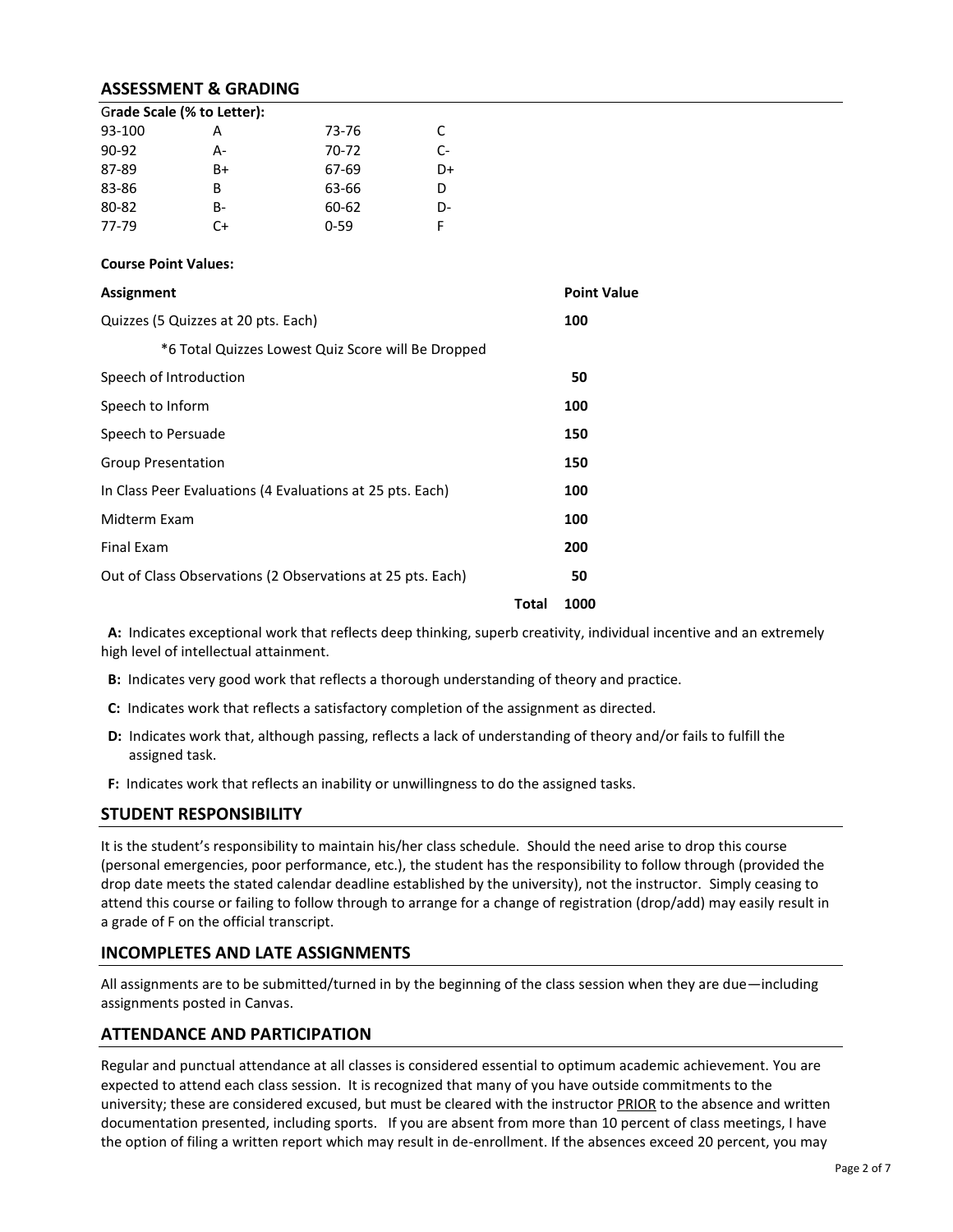be de-enrolled without notice. If the date of de-enrollment is past the last date to withdraw from a class, you will be assigned a grade of W or WF consistent with university policy in the grading section of the catalog. See [Academic](http://www.pointloma.edu/experience/academics/catalogs/undergraduate-catalog/point-loma-education/academic-policies)  [Policies](http://www.pointloma.edu/experience/academics/catalogs/undergraduate-catalog/point-loma-education/academic-policies) in the undergrad student catalog.

# **USE OF TECHNOLOGY**

Point Loma Nazarene University encourages the use of technology for learning, communication, and collaboration. However, cell phones must be turned off before class begins. Laptops, tablets and all other electronic devices cannot be used during lecture/discussion without permission by the instructor or authorized by the [Disability Resource](http://www.pointloma.edu/experience/offices/administrative-offices/academic-advising-office/disability-resource-center)  [Center](http://www.pointloma.edu/experience/offices/administrative-offices/academic-advising-office/disability-resource-center) (DRC). The use of these technology devices during any class period will count in your absence.

### **ACADEMIC HONESTY**

"PLNU exists to provide higher education in a vital Christian community where minds are engaged and challenged, character is modeled and formed…"(PLNU Catalog). As such students should demonstrate academic honesty by doing original work and by giving appropriate credit to the ideas of others. As explained in the university catalog, academic dishonesty is the act of presenting information, ideas, and/or concepts as one's own when in reality they are the results of another person's creativity and effort. Violations of university academic honesty include cheating, plagiarism, falsification, aiding the academic dishonesty of others, or malicious misuse of university resources. A faculty member who believes a situation involving academic dishonesty has been detected may assign a failing grade for a) that particular assignment or examination, and/or b) the course following the procedure in the university catalog. Students may appeal also using the procedure in the university catalog. Se[e Academic Policies](http://www.pointloma.edu/experience/academics/catalogs/undergraduate-catalog/point-loma-education/academic-policies) for further information.

# **ACADEMIC ACCOMMODATIONS**

While all students are expected to meet the minimum academic standards for completion of this course as established by the instructor, students with disabilities may request academic accommodations. At Point Loma Nazarene University, students must request that academic accommodations by filing documentation with the [Disability Resource Center](http://www.pointloma.edu/experience/offices/administrative-offices/academic-advising-office/disability-resource-center) (DRC), located in the Bond Academic Center. Once the student files documentation, the Disability Resource Center will contact the student's instructors and provide written recommendations for reasonable and appropriate accommodations to meet the individual needs of the student. See [Academic Policies](http://www.pointloma.edu/experience/academics/catalogs/undergraduate-catalog/point-loma-education/academic-policies) in the (undergrad/graduate as appropriate) academic catalog.

# **FERPA POLICY**

In compliance with federal law, neither PLNU student ID nor social security number should be used in publicly posted grades or returned sets of assignments without student written permission. This class will meet the federal requirements by (Note: each faculty member should choose one strategy to use: distributing all grades and papers individually; requesting and filing written student permission; or assigning each student a unique class ID number not identifiable on the alphabetic roster.). Also in compliance with FERPA, you will be the only person given information about your progress in this class unless you have designated others to receive it in the "Information Release" section of the student portal. See [Policy Statements](http://www.pointloma.edu/experience/academics/catalogs/undergraduate-catalog/policy-statements) in the (undergrad/ graduate as appropriate) academic catalog.

# **FINAL EXAMINATION POLICY**

Successful completion of this class requires taking the final examination **on its scheduled day**. The final examination schedule is posted on th[e Class Schedules](http://www.pointloma.edu/experience/academics/class-schedules) site and on Canvas. No requests for early examinations or alternative days will be approved.

# **COPYRIGHT POLICY**

Point Loma Nazarene University, as a non-profit educational institution, is entitled by law to use materials protected by the US Copyright Act for classroom education. Any use of those materials outside the class may violate the law.

# **COURSE SCHEDULE AND ASSIGNMENTS**

- **1.** There are four (4) speaking assignments required for this course: One is partner based, two are individual and one is a group speech.
- **2.** There are multiple written assignments required for this course.
- **3.** A midterm and final (cumulative) exam will be given.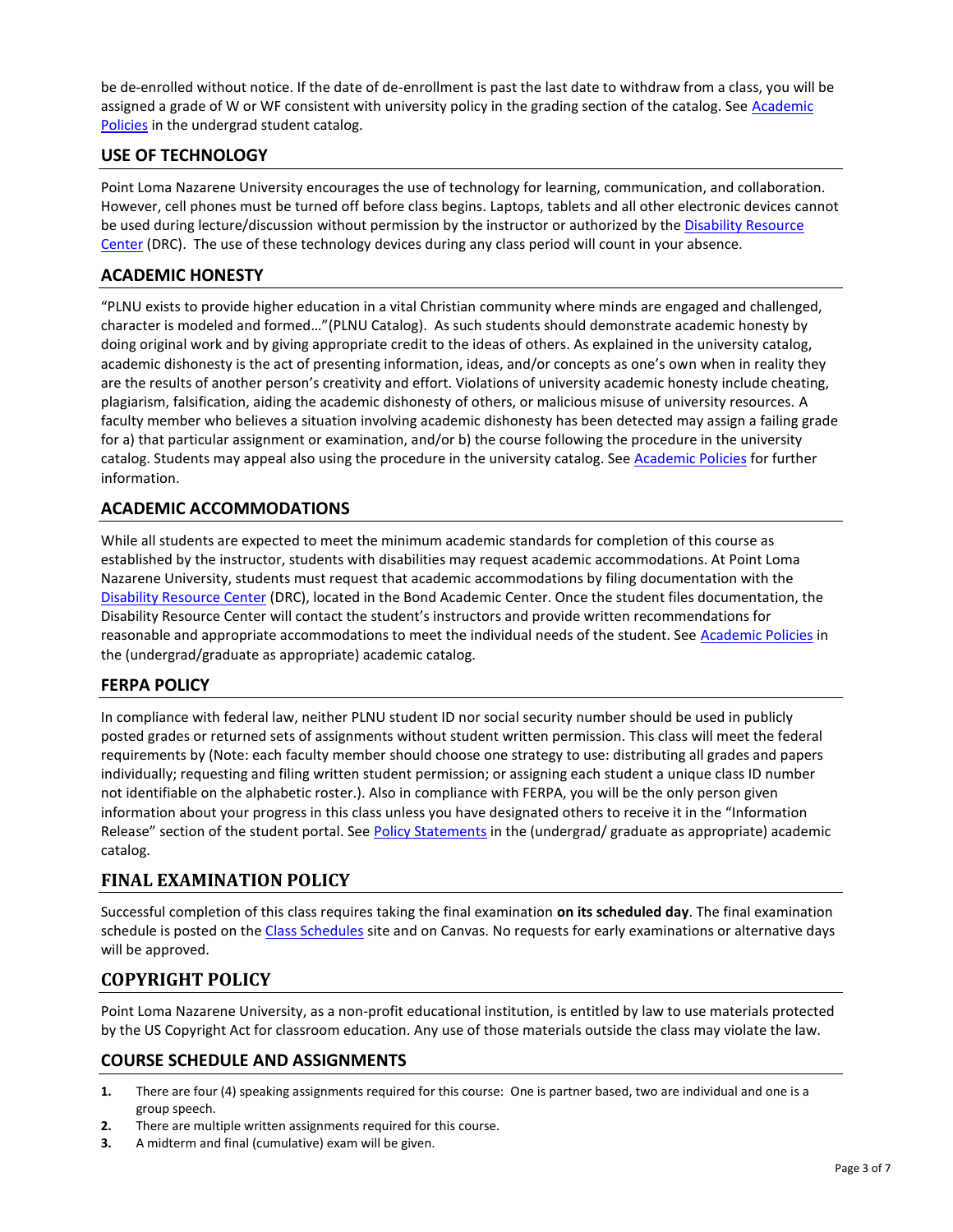**4.** See Canvas for additional assignment details & schedule.

# **EXPLANATION OF CLASS ASSIGNMENTS – See Canvas for details, examples and links.**

#### 1. **Speech of Introduction**:

- a. Description: In teams of two, students will introduce each other to the class. This assignment is meant to act as a conduit for you to get to know your fellow classmates while overcoming the initial barrier of speaking and presenting in front of the class. It allows you a chance to become accustomed to the structure and format that will be required for all presentations and assignments throughout this course.
- b. Requirements: Must answer all of the specified questions as well as provide a physical copy of the speech outline and last 1:30-3:00 minutes.
- c. Style Standard: APA. Times New Roman, size 12 font, double spaced.

#### 2. **Speech to Inform**:

- a. Description: Your job is to inform the class about something or someone that you believe they would find interesting and most likely do not already know about. This assignment is meant to combine your skills if research and presentation.
- b. Requirements: Students must inform the class on an approved topic that utilizes 3-5 credible sources and last 3:30-5:00 minutes. Additionally, a physical copy of the speech outline must be provided to the instructor for grading purposes.
- c. Style Standard: APA. Times New Roman, size 12 font, double spaced.

#### 3. **Speech to Persuade**:

- a. Description: You are being given the opportunity to not only educate your fellow classmates about an issue but offer your own idea of a solution to that problem that your classmates would be able pursue on their own time. This assignment is meant to combine your skills of research, presentation and argumentation.
- b. Requirements: Students must inform the class on an approved topic that utilizes 5-8 credible sources and last 6:00- 7:30 minutes. Students must identify a problem and utilize one or more persuasive techniques discussed in the textbook to convince the audience that the issue is important. A solution or call to action must also be provided. Additionally, a physical copy of the speech outline must be provided to the instructor for grading purposes.
- c. Style Standard: APA. Times New Roman, size 12 font, double spaced.

#### 4. **Group Debates:**

- a. Description: Students will be assigned to teams and given topics for debate.
- b. Requirements: Students must attend class on their specified day for evaluation in order to complete this assignment. Students must present the outlines for their debate speeches with cited evidence. Students are also required to turn in their "flow" or notes of their debate round.
- c. Style Standard: APA. Times New Roman, size 12 font, double spaced.

#### **5. In Class Peer Evaluations:**

- a. Description: Students will be given forms that they will fill in with comments on the presenter's speech structure and presentation.
- b. Requirements: Students must attend class on their specified day for evaluation in order to complete this assignment.
- c. Style Standard: Non Applicable.

#### **6. Quizzes:**

- a. Description: Quizzes will cover the reading material that is due on the day the quiz is scheduled.
- b. Requirements: Students must be present in class in order to take the quiz. Six (6) quizzes will be administered the lowest score will be dropped meaning only 5 quizzes will go towards your final grade.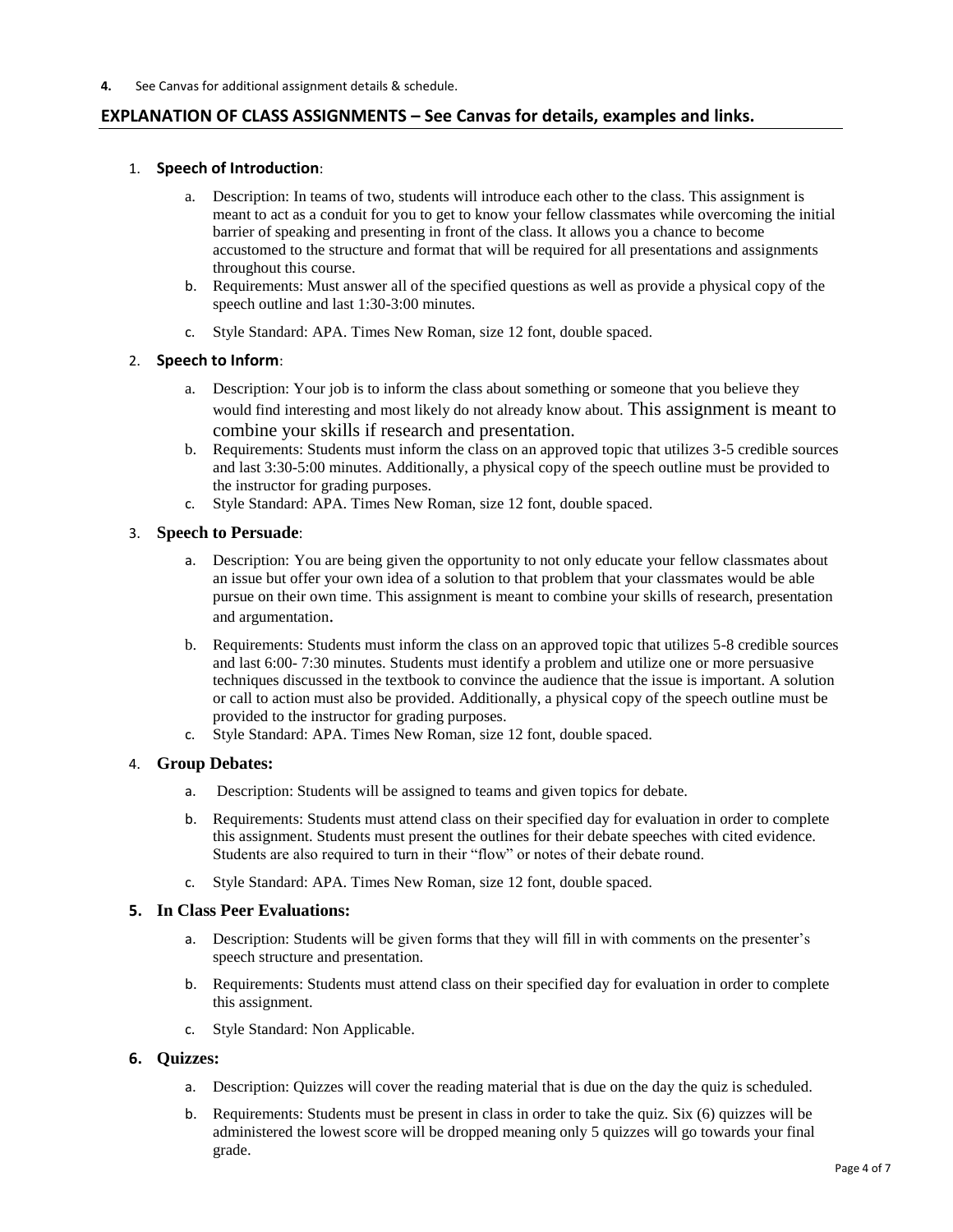c. Style Standard: Non Applicable.

#### **7. Out of Class Evaluations:**

- a. Description: Students will attend two (2) public speaking events where they will evaluate the speaker(s).
- b. Requirements: Evaluation must be a minimum 2 pages in length and identify the strengths and weaknesses of the speaker.
- c. Style Standard: APA. Times New Roman, size 12 font, double spaced.

# **COURSE CALENDAR**

| Date    | Discussion/ Activity                                | HW Due                    | <b>HW Assigned</b>                  |
|---------|-----------------------------------------------------|---------------------------|-------------------------------------|
|         |                                                     |                           |                                     |
| 9/1/15  | Presentation of Syllabus                            |                           | Ch.1 (pg. 2-31)                     |
| 9/2/15  | Ch.1: The Human Communication                       | Ch.1                      | Speech of                           |
|         | Process                                             |                           | Introduction                        |
| 9/4/15  | Ch. 1 Cont.                                         |                           |                                     |
|         | Quiz #1                                             |                           |                                     |
| 9/7/15  | Speech of Introduction Presentations                | Speech of<br>Introduction |                                     |
| 9/9/15  | Speech of Introduction Presentations                |                           |                                     |
| 9/11/15 | Speech of Introduction Presentations                |                           | Ch. 2 (pg. 35-44)                   |
| 9/14/15 | Quiz #2                                             | Ch. 2                     | Ch. 4 (pg. 81-84, 94-               |
|         | Ch. 2: Foundations of Verbal Language               |                           | 104)                                |
| 9/16/15 | Ch. 2 Cont. & Ch. 4: Listening                      | Ch. 4                     | Ch. 11/12(pg. 294-<br>298, 299-308) |
| 9/18/15 | Ch. 11/12                                           | Ch. 11/12                 | Ch. 13 (pg. 346-357)                |
| 9/21/15 | Quiz #3                                             | Ch. 13                    | Ch. 14                              |
|         | Ch. 13: Public Speaking: Structuring the<br>Message |                           |                                     |
| 9/23/15 | Ch. 14: Public Speaking: Informative<br>Speech      | Ch. 14                    |                                     |
| 9/25/15 | Ch. 14 Cont.                                        |                           | Ch. 16 (pg. 414-428)                |
| 9/28/15 | Quiz #4                                             | Ch. 16                    | Speech to Inform                    |
|         | Ch. 16: Public Speaking: Presenting the             |                           |                                     |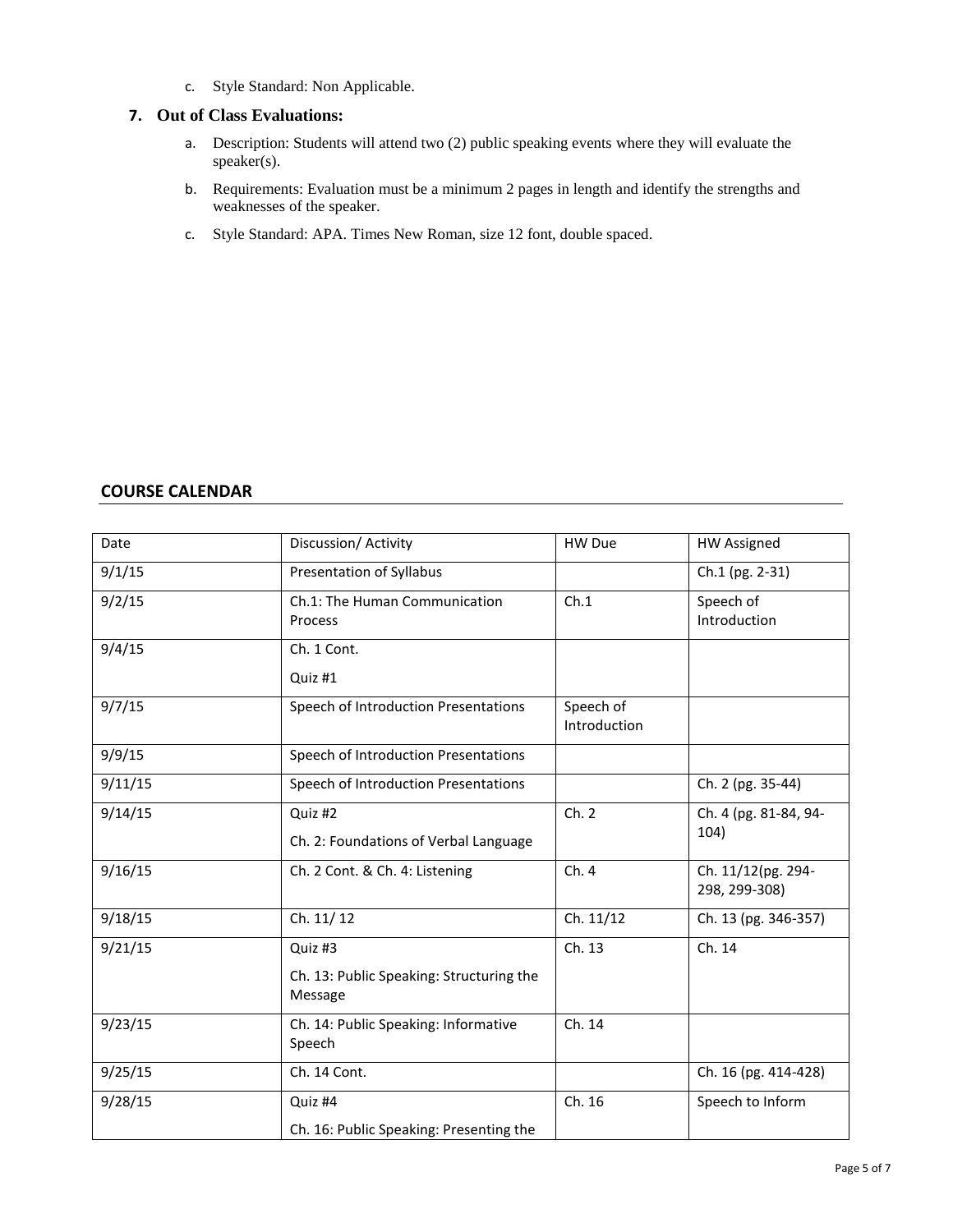|          | Message                                                                                |                                                       |                                           |
|----------|----------------------------------------------------------------------------------------|-------------------------------------------------------|-------------------------------------------|
| 9/30/15  | Speech to Inform Prep Day                                                              | Speech to Inform                                      |                                           |
| 10/2/15  | Speech to Inform Presentations                                                         |                                                       |                                           |
| 10/5/15  | Speech to Inform Presentations                                                         |                                                       |                                           |
| 10/7/15  | Speech to Inform Presentations                                                         |                                                       |                                           |
| 10/9/15  | Speech to Inform Presentations                                                         |                                                       | Ch. 3(pg. 53-73)                          |
| 10/12/15 | Ch. 3: Nonverbal Communication                                                         | Ch.3                                                  | Ch. 6 (pg. 131-151,<br>159-170)           |
| 10/14/15 | Ch. 3 Cont. & Ch. 6: Interpersonal and<br><b>Electronically Mediated Communication</b> | Ch.6                                                  |                                           |
| 10/16/15 | Ch. 6 Cont.                                                                            |                                                       | Midterm Review                            |
| 10/19/15 | Midterm Review                                                                         | Midterm Review                                        |                                           |
| 10/21/15 | Midterm                                                                                |                                                       | Ch. 7 (pg. 174-177,<br>181-194, 204-205)  |
| 10/23/15 | <b>NO CLASS</b>                                                                        |                                                       |                                           |
| 10/26/15 | Ch. 7: Interpersonal Skills and Conflict<br>Management                                 | Ch. 7                                                 |                                           |
| 10/28/15 | Ch. 7 Cont. & Midterms Returned                                                        |                                                       | Ch. 15(pg. 386-411)                       |
| 10/30/15 | Quiz #5                                                                                | Ch. 15                                                | Persuasive Speech                         |
|          | Ch. 15: Public Speaking: The Persuasive<br>Speech                                      |                                                       |                                           |
| 11/2/15  | Persuasive Speech Prep                                                                 |                                                       |                                           |
| 11/4/15  | Persuasive Speech Presentations                                                        | Persuasive<br>Speech                                  |                                           |
| 11/6/15  | Persuasive Speech Presentations                                                        |                                                       |                                           |
| 11/9/15  | Persuasive Speech Presentations                                                        |                                                       |                                           |
| 11/11/15 | Persuasive Speech Presentations                                                        |                                                       | Ch. 9 (pg. 244-262,<br>265-268)           |
| 11/13/15 | Quiz #6<br>Ch. 9: The Concepts of Groups                                               | Ch. 9                                                 | Ch. 10 (pg. 272-280,<br>282-287, 288-289) |
| 11/16/15 | Ch. 10: Participating in Groups                                                        |                                                       | <b>Group Presentations</b>                |
| 11/18/15 | Group Debate Explanation and Assigning                                                 |                                                       |                                           |
|          | Groups                                                                                 |                                                       |                                           |
| 11/20/15 | Group Debate Work Day                                                                  |                                                       |                                           |
| 11/23/15 | Group Debate Work Day                                                                  | Group Debate<br>Outlines and<br>Sample Visual<br>Aids |                                           |
| 11/25/15 | THANKSGIVING BREAK                                                                     |                                                       |                                           |
| 11/27/15 | THANKSGIVING BREAK                                                                     |                                                       |                                           |
| 11/30/15 | Group Debates                                                                          | Group Debates                                         |                                           |